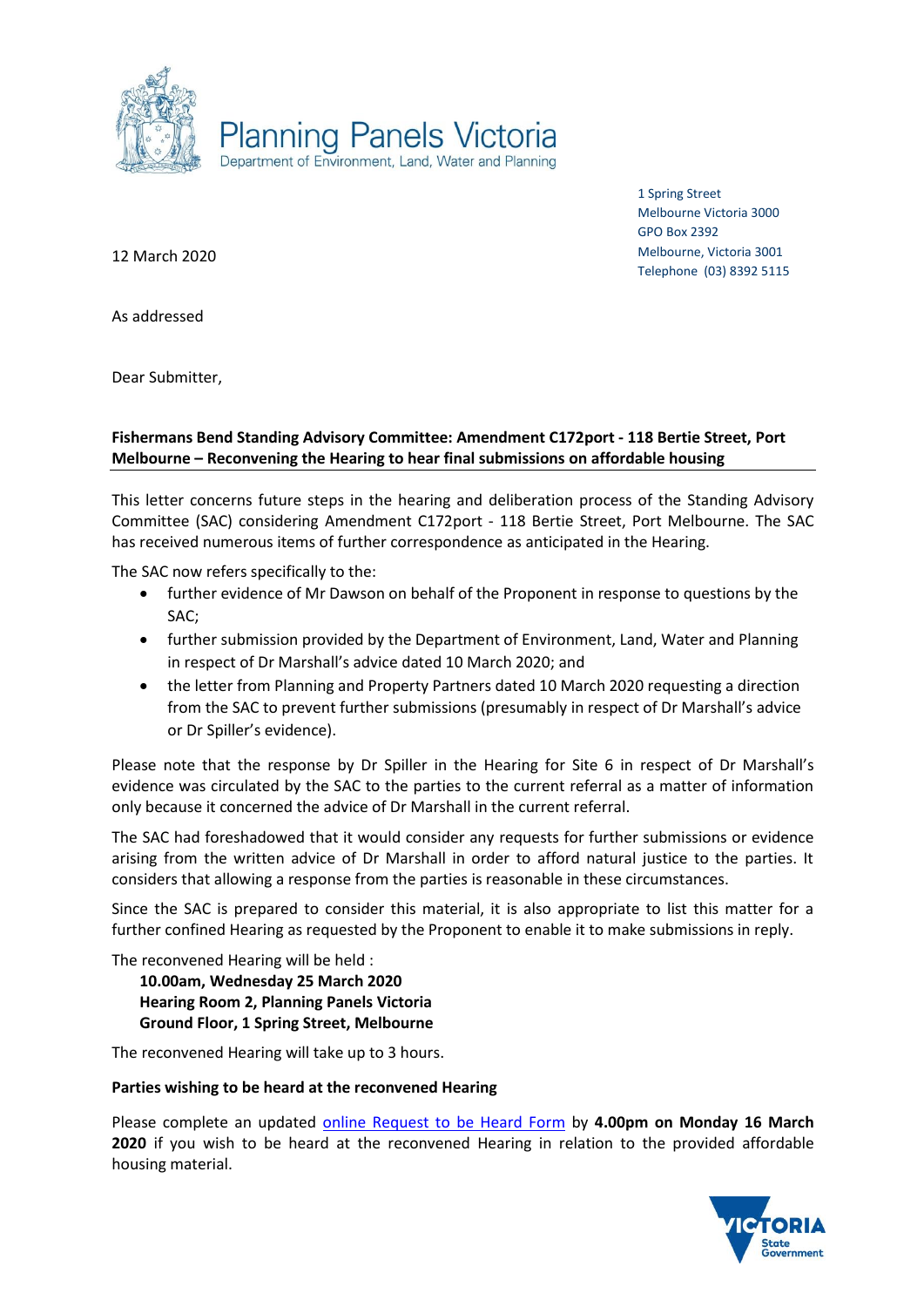### **Further submissions or evidence**

Any further submissions or evidence proposed to be relied on by the parties at that reconvened Hearing must be circulated to the SAC and parties on the distribtuion list by no later than **4.00pm on Friday 20 March 2020.**

## **Novel Coronavirus 2019 (COVID-19)**

It is well recognised that Melbourne, Victoria and the world is in the grip of the Coronavirus  $-$  a matter to which we are all taking very seriously. Planning Panels Victoria has significant responsibilities in this regard and all existing and new matters have additional directions relating to this.

Please see below additional directions from the SAC in relation to the COVID-19 virus and how it may affect Planning Panels.

Also note when attending the Hearing it will be compulsory for you to sign the attendance Sheet. This is to protect you and the Panel/Advisory Committee in the event that someone in the Hearing room becomes ill during or after the Hearing. It must be completed for all attendees (even the public), every day.

### **Advice from Health Authorities**

1. You should monitor the advice from health authorities on COVID-19 at <https://www.dhhs.vic.gov.au/coronavirus>

## **Scheduled Hearings**

- 2. Please be aware that the Panel may reschedule, postpone or cancel face to face scheduled hearings at short notice if there is a known risk to people attending from COVID-19 or on the advice of Victorian health authorities and the Victorian State Government.
- 3. Scheduled and new hearings may be arranged through video or phone conference where practicable.

### **At the Hearing**

- 4. If you are unwell or showing any symptoms of COVID-19 or have been in contact with anyone with COVID-19 then you must not attend the Hearing. Information on symptoms and at-risk travel and contact is available on the DHHS website above.
- 5. If you cannot attend in person for the reasons above contact [planning.panels@delwp.vic.gov.au](file:///C:/Users/nw00/Downloads/planning.panels@delwp.vic.gov.au) to discuss alternative arrangements.
- 6. If you attend a hearing in person you must fill in the attendance sheet with full contact details in case we need to contact you later in the event of an identified virus threat.
- 7. Pay close attention to personal hygiene at the hearing including frequent hand-washing, avoiding physical contact with others and making use of hand sanitisers provided.

### **After the Hearing**

8. If you become unwell within 14 days of attending the hearing with symptoms that may indicate you have contracted COVID-19 you should contact your health professional first and then advise the Planning Panels Victoria Business Manager as soon as possible on 8392 5114 or [planning.panels@delwp.vic.gov.au.](mailto:planning.panels@delwp.vic.gov.au)